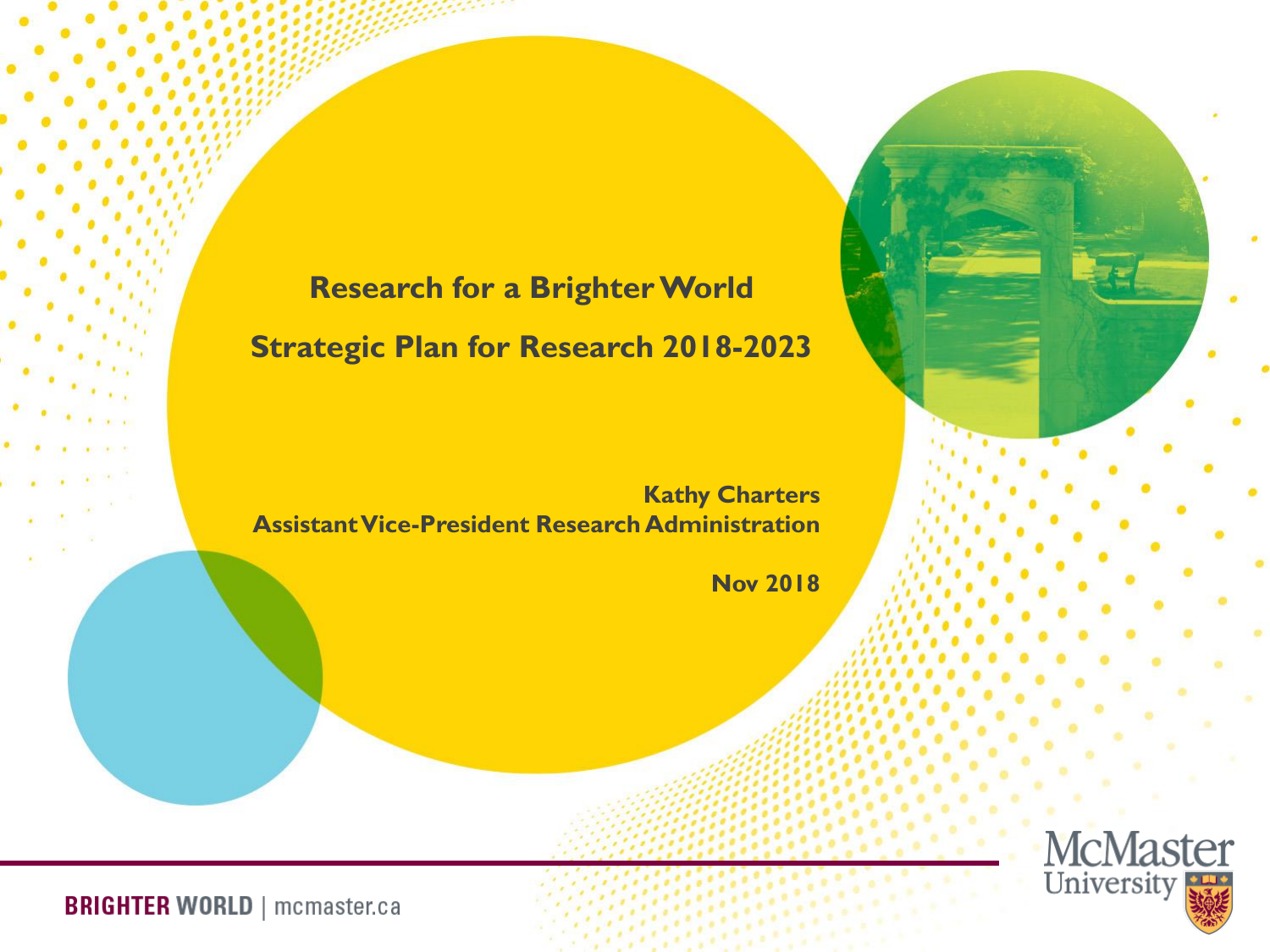### McMaster's Strategic Research Plan

#### **Foundations**

McMaster's Mission and Vision Statement

*Our purpose is the discovery, communication and preservation of knowledge. Our vision is to achieve international distinction for creativity, innovation and excellence.*

**Consultation** University-wide External stakeholders



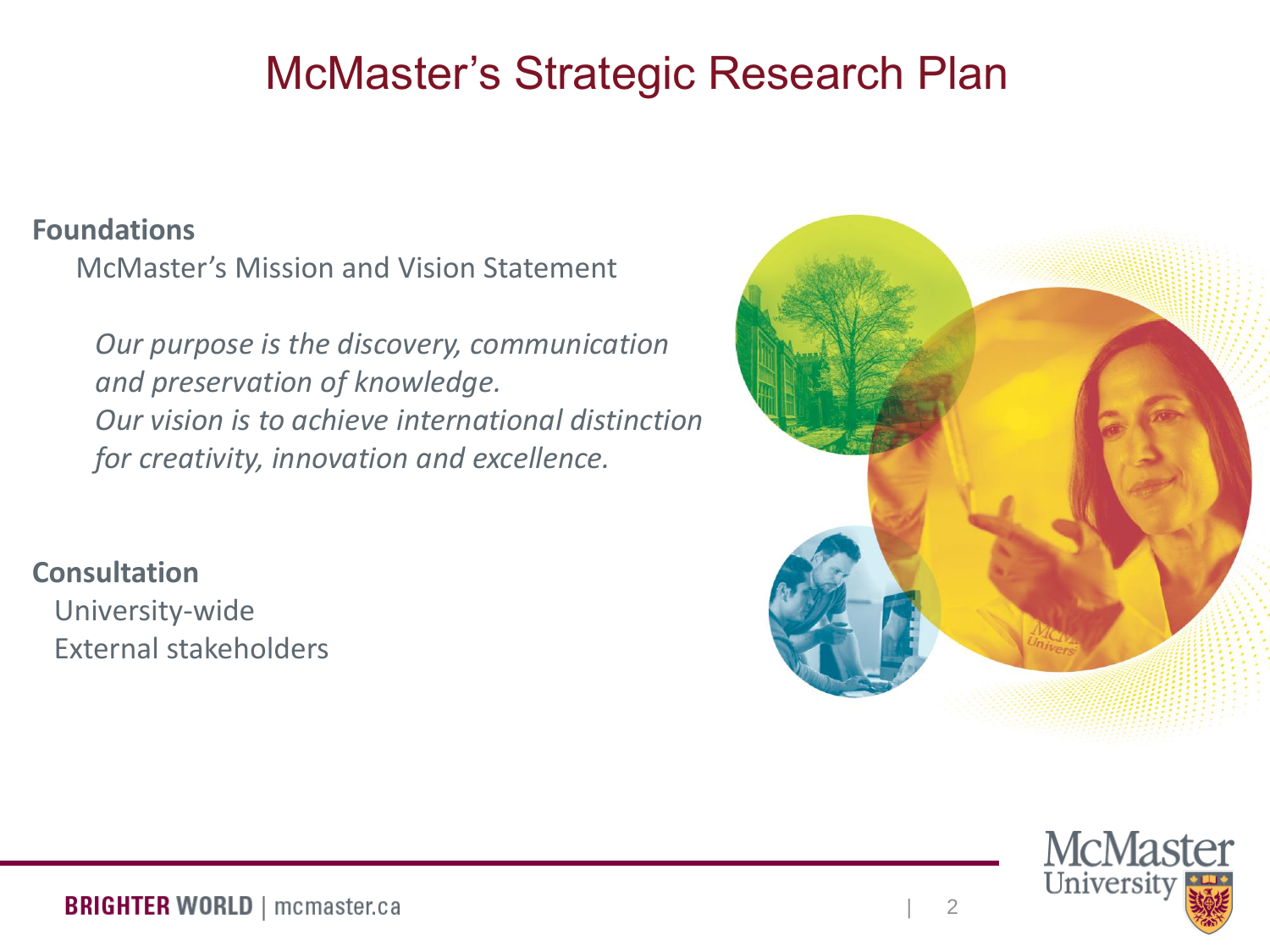### **Cornerstones**



- Ethics, equity, and excellence
- Education and extending the boundaries of knowledge are inseparable
- Best practices and cutting-edge technologies
- Collaboration as an essential driver of innovation
- Partner with hospitals, governments, institutions, and businesses
- Share knowledge to shape policies and practices

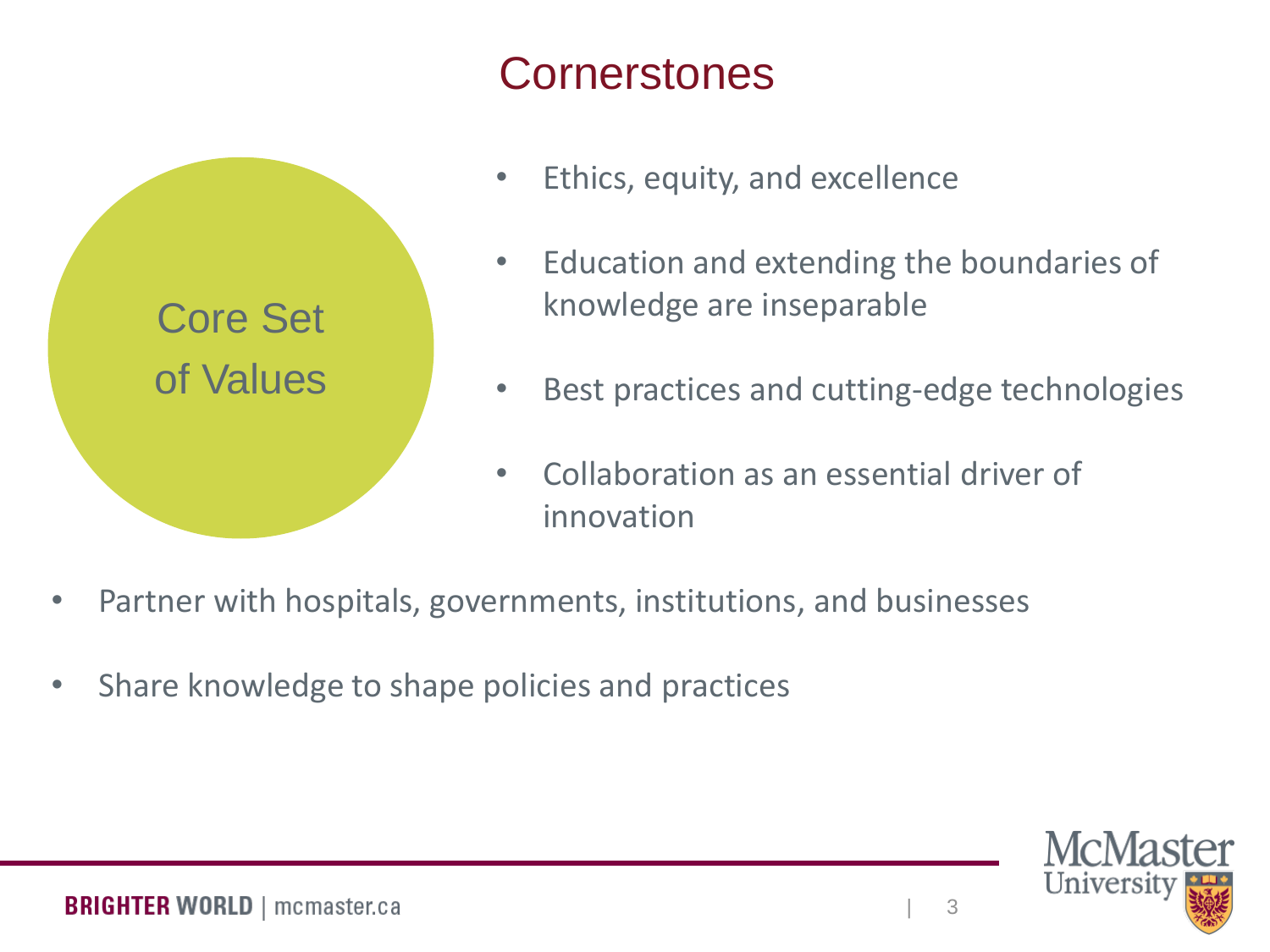## Reinforcing our Strengths

Interdisciplinary Research Fundamental Research

> Indigenous Research and Inquiry Materials and the Built Society Human Health and Social Determinants Sustainability for Global Prosperity

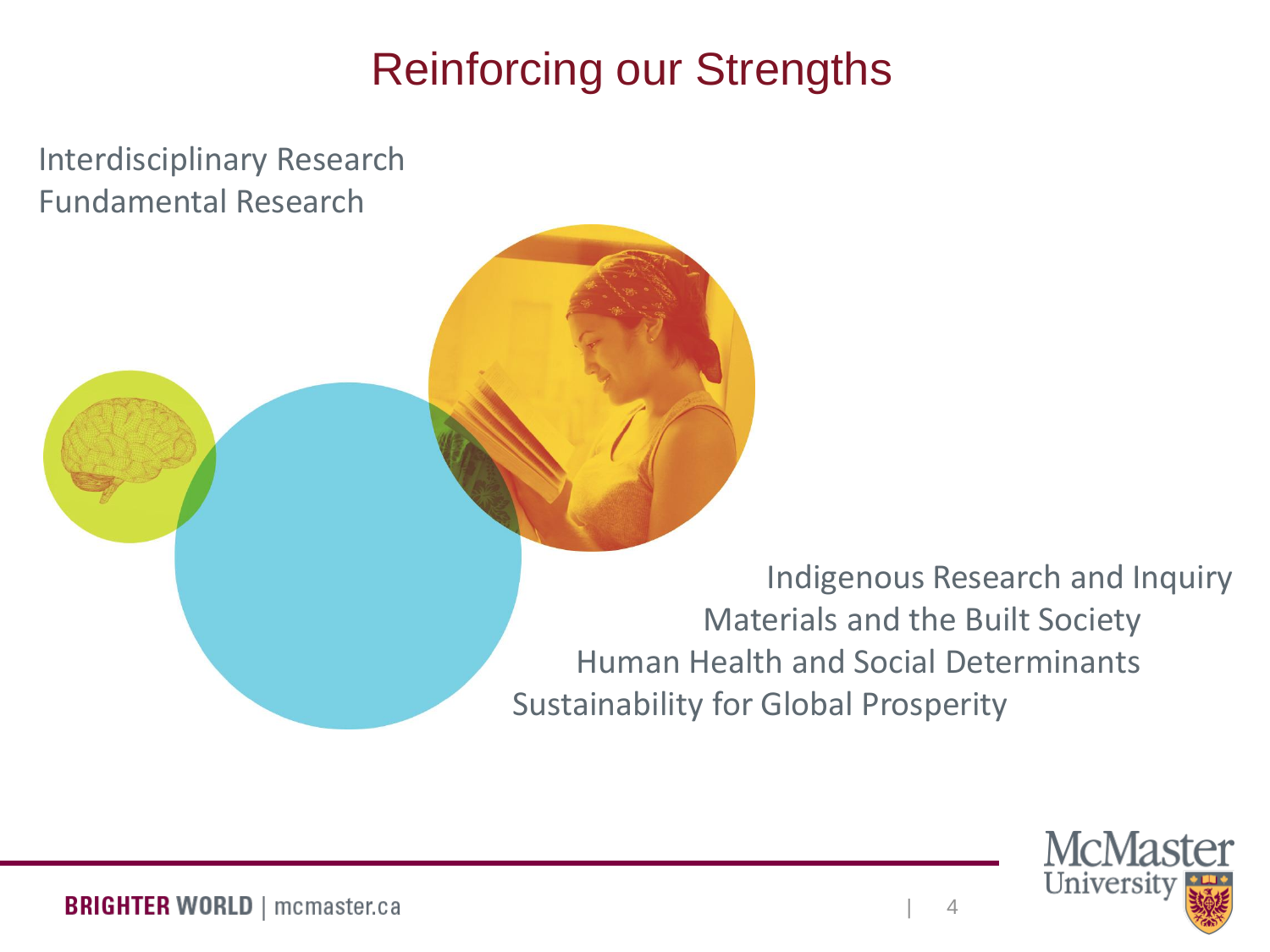# Building for the Future

Why Research **Matters** 

#### **Strategic Initiatives to Meet Complex Challenges**

- Addressing the Growing Burden of Chronic Disease
- Advanced Materials and Manufacturing
- Aging Across the Life Span
- Data, Artificial Intelligence and the Digital Society
- Environment and Energy
- Equitable, Prosperous and Sustainable Societies
- Understanding and Responding to Infectious Disease
- Indigenous Knowledge and Research

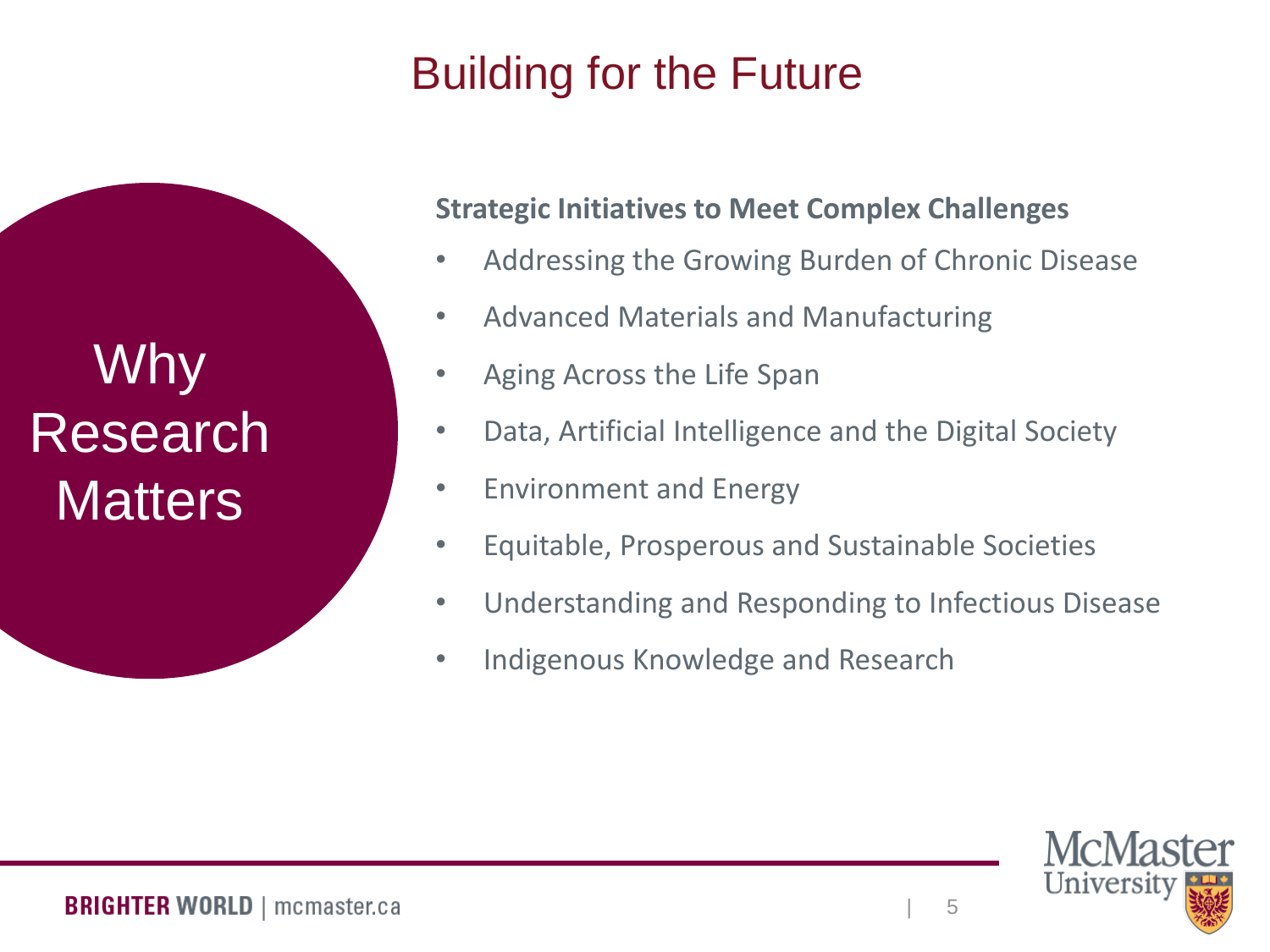## Partnering for Success

#### **Quality of Researchers**

- Diversity
- Clusters
- Mentorship
- Seed funding

#### **Major Research Applications**

- Proposal selection
- Proposal development
- Seed funding

#### **Major Research Platforms, Research Institutes & Centres**

- Management and support
- Policies and guidelines
- Reporting structures



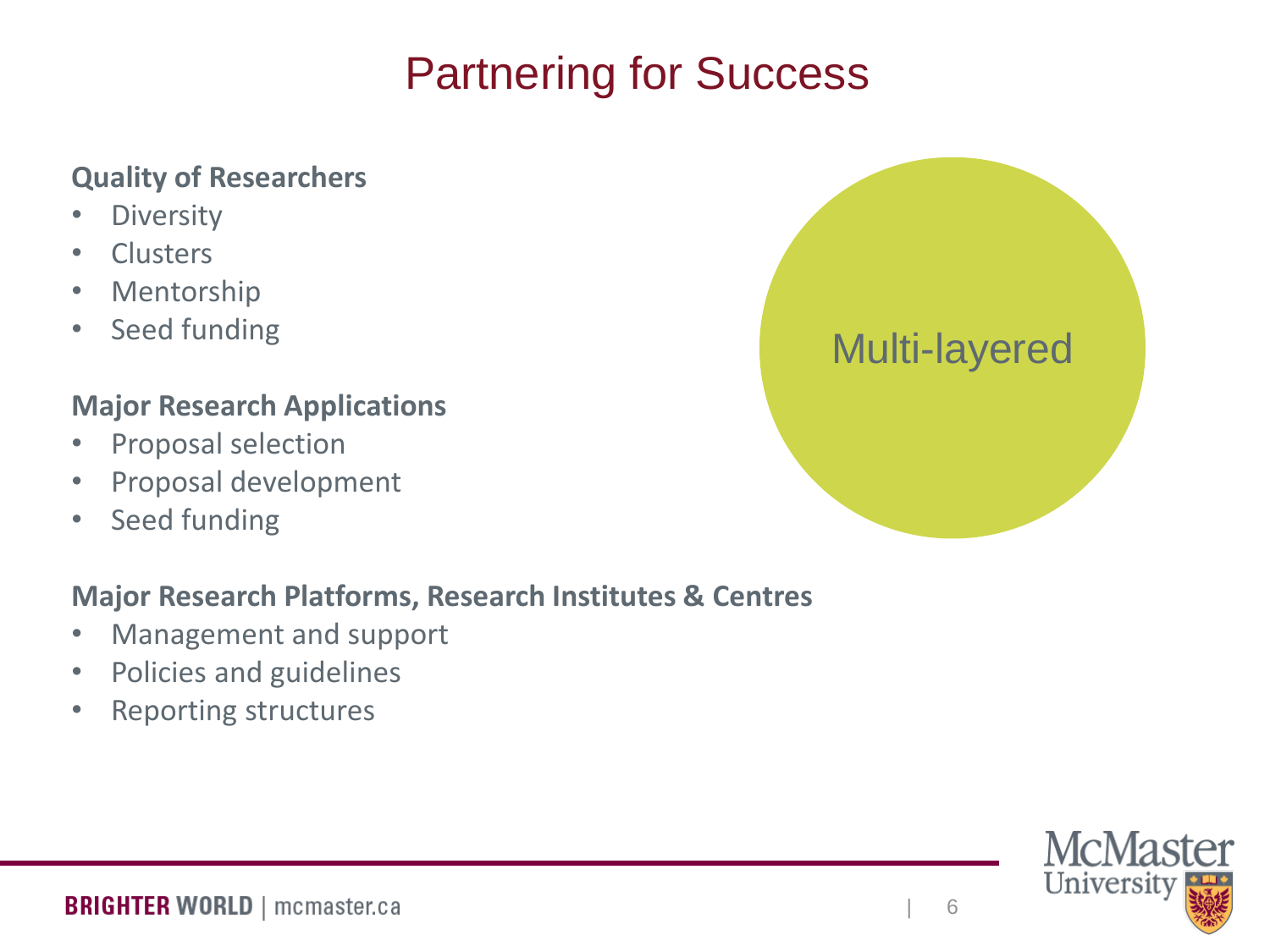# Partnering for Success



**Knowledge Transfer and Commercialization Outreach and Communication**

- Equity and diversity in entrepreneurship
- Entrepreneur mentors
- Recognition
- Enhanced partnerships
	- Grad Studies, community engagement, other sectors, international

*McMaster Innovation Park*